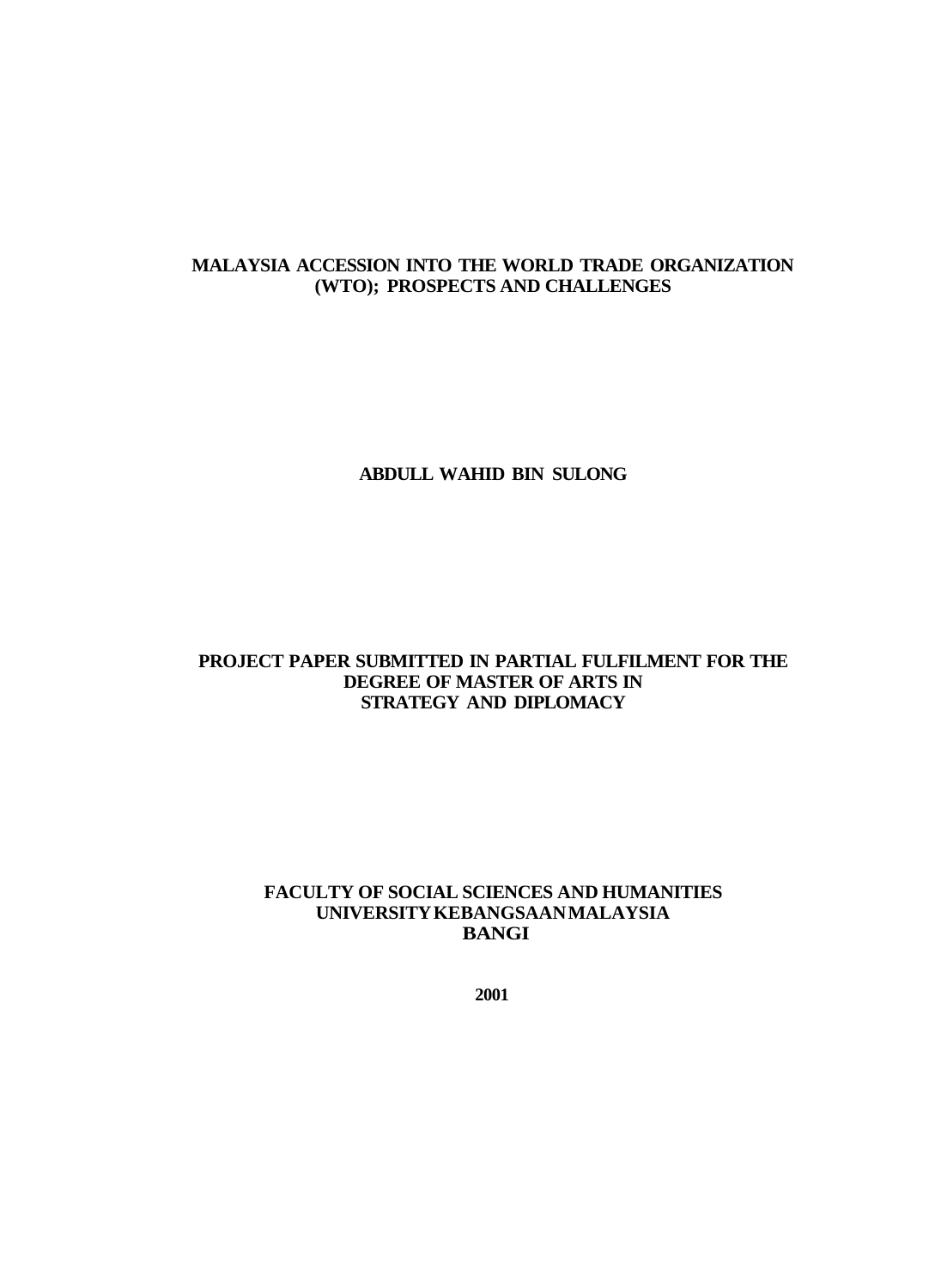#### **ABSTRACT**

This paper assesses the implication of Malaysia's accession into the World Trade organization (WTO) within the framework of a liberalized and globalised world economy. It examines the benefits that Malaysia stands to gain, particularly in terms of trade via WTO membership. The key finding here is that Malaysia stands to benefit by being a member of this international regime. The study surveys the variety of arguments prevalent in the Malaysian pschye - for and against the WTO, and concludes that Malaysia, as a marginal actor in the international trade arena, has to overcome a number of challenges to benefit from the liberalized trade environment propagated by the WTO.

#### **ABSTRAK**

Kajian ini bertujuan untuk menilai implikasi yang di hadapi oleh Malaysia sebagai ahli di dalam Pertubuhan Perdagangan Sedunia (The WTO). Kajian ini membincangkan jangkaharap dan cabaran yang dihadapi oleh Malaysia sebagai ahli dalam Pertubuhan tersebut. Kajian ini juga menganalisis dan menilai hujah-hujah oleh pihak-pihak yang memihak dan menentang kewujudan Pertubuhan tersebut. Hasil dari kajian, sebagai sebuah negara yang kecil, Malaysia perlu mengatasi cabaran-cabaran imtuk memperolehi menafaat hasil dari persekitaran yang cenderong ke arah perdagangan bebas yang di implimentasikan oleh Pertubuhan Perdagangan Sedunia. Kajian ini cuba memberikan hujuh-hujah bahawa Malaysia memperolehi manafaat sebagai ahli dalam Pertubuhan Perdagangan Sedunia.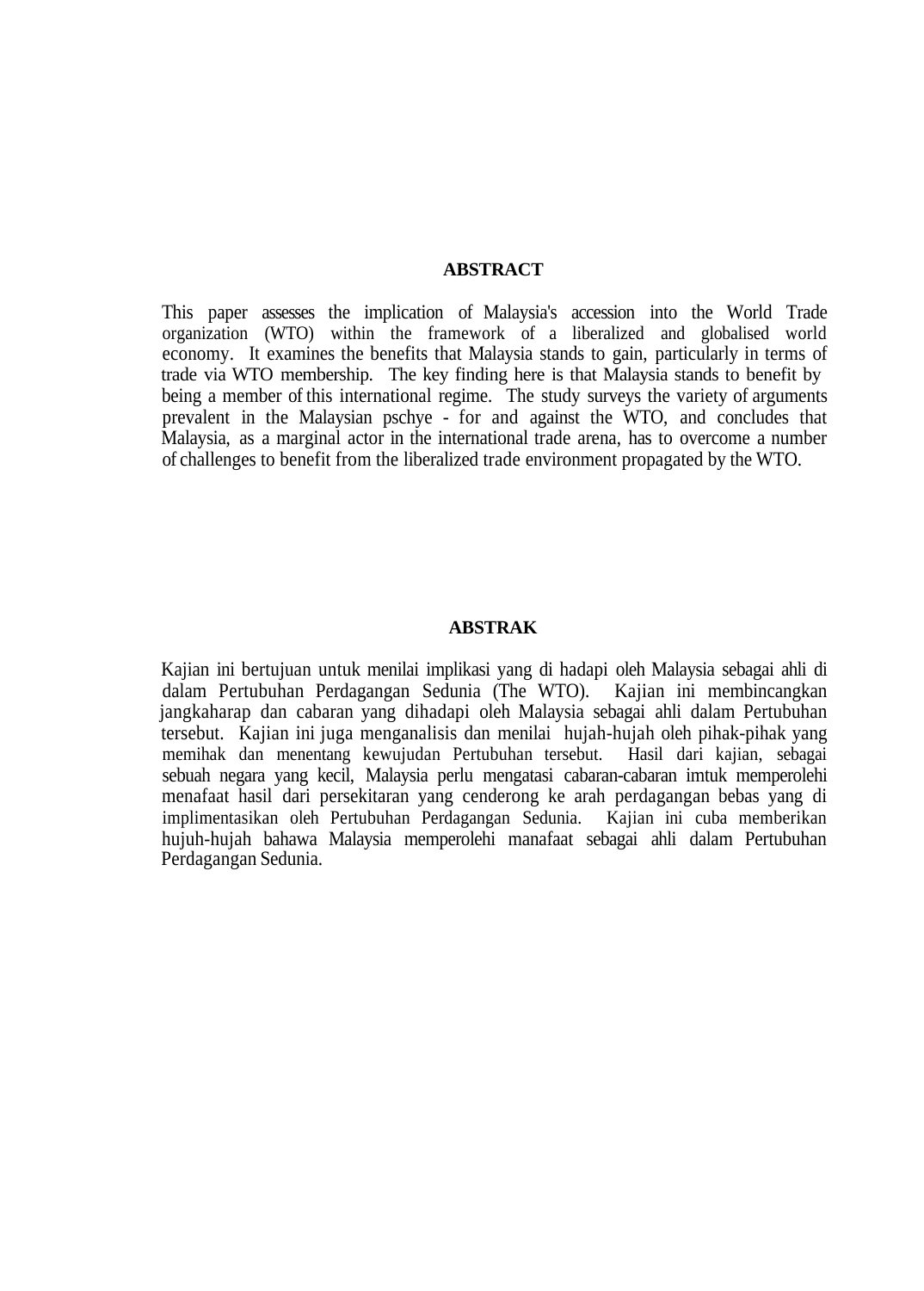# **CONTENTS**

|              |      | <b>TITLE</b> (English)                      | $\mathbf{i}$   |
|--------------|------|---------------------------------------------|----------------|
|              |      | <b>TITLE (Bahasa Melayu)</b>                | <b>ii</b>      |
|              |      | <b>DECLARATION</b>                          | iii            |
|              |      | <b>ACKNOWLEDGEMENT</b>                      | iv             |
|              |      | <b>ABSTRACT</b>                             | $\mathbf{V}$   |
| <b>CH.</b> 1 |      | <b>INTRODUCTION</b>                         | $1 - 9$        |
|              | 1.0. | Overview                                    | $\mathbf{1}$   |
|              | 1.1. | Objectives of the Project paper             | $\mathbf{1}$   |
|              | 1.2. | Thesis statement                            | $\overline{2}$ |
|              | 1.3. | Operationalization of Hypothesis            | $\overline{2}$ |
|              | 1.4. | Theoretical Framework and Literature Review | 3              |
|              | 1.5. | Definitions of Key Concepts                 | $\overline{7}$ |
|              |      | 1.6. Research Approach and Methodology      | 8              |
|              | 1.7  | Scope of the Project Paper                  | 8              |
|              | 1.8  | Structure of the Project Paper              | 9              |